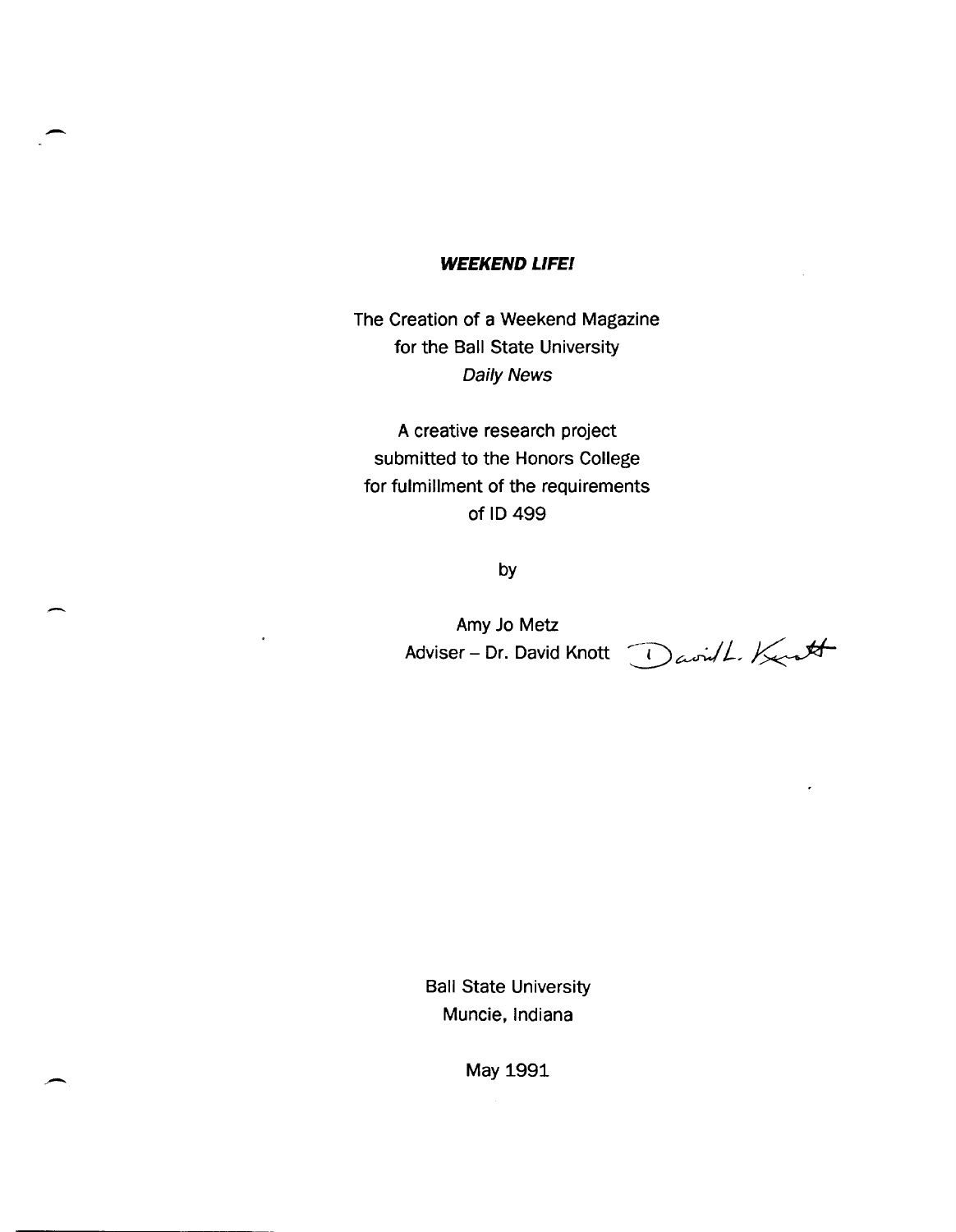

-

--

## **CONTENTS**

| Introduction | $\overline{2}$ |
|--------------|----------------|
| Content      | 3              |
| Design       | 5              |
| Advertising  | 7              |
| <b>Staff</b> | 8              |
| Conclusion   | g              |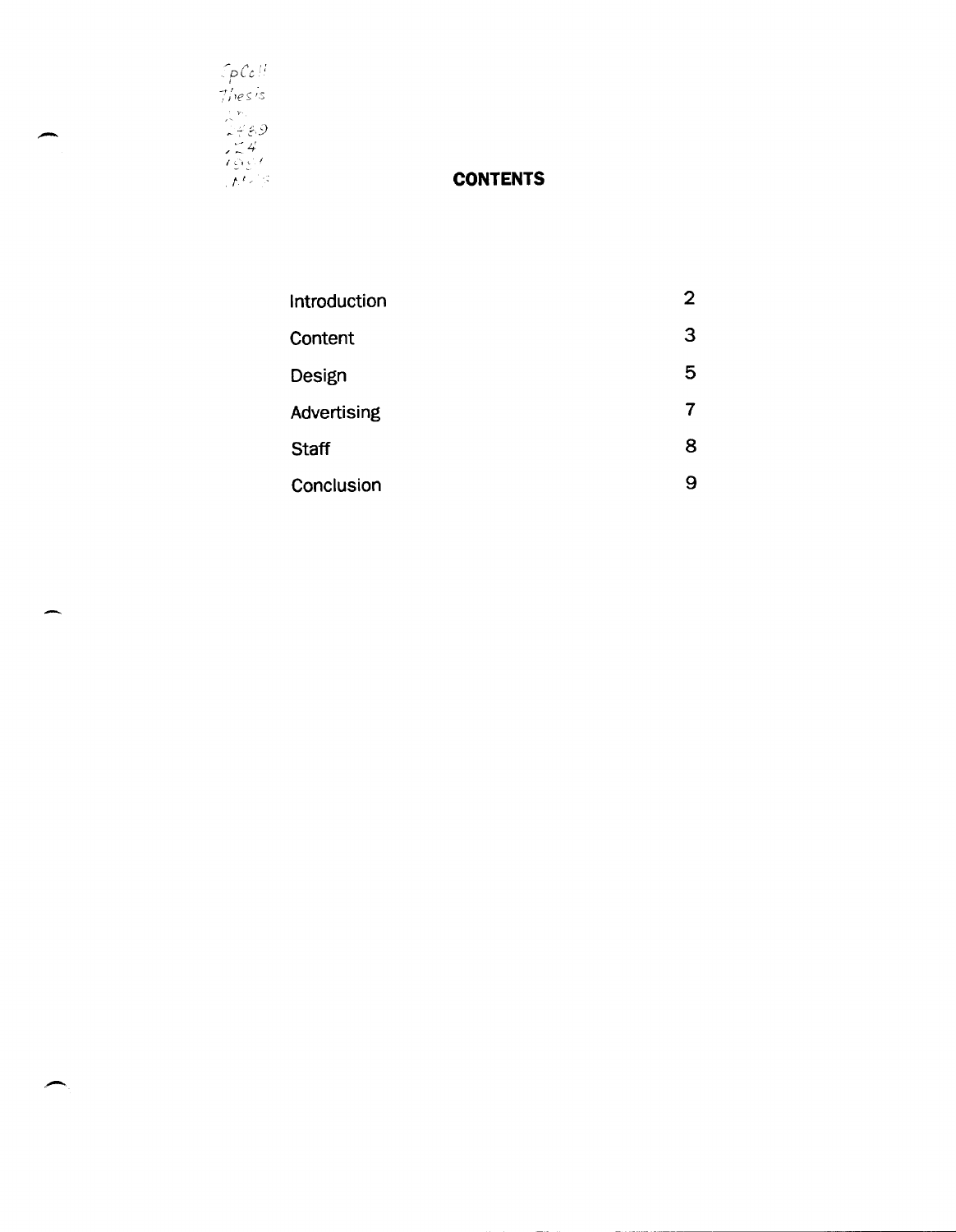#### **WEEKEND LlFEI**

# **The Creation of a Weekend Magazine for the Ball State University**  Daily News

### **Introduction**

-

.-

Ahhh ... Friday. The weekend has come and there is little for the Ball State student to think about except what to do in the coming days. Without a guide that organizes things to do around campus and the surrounding city, students must rely on bits and pieces of information from different sources to get them through the week ahead. There is a need for a publication that will provide entertainment and organize the events of the week ahead for Ball State students.

In an attempt to fill this need, the '90-'91 Daily News staff started Weekend!, a more feature and entertainment oriented section to the paper that ran on Fridays. Weekend! consisted of a major feature story beginning on page one, with two or three inside pages of feature articles and entertainment news. While Weekend! provided students with more of the feature type articles that make for easy weekend reading, it failed in consistency. According to Melissa Mielke, former Weekend! editor, the biggest problem with putting together the Friday feature section was lack of space, since the features were constantly competing with the news, and ad sales alone dictated the number of pages the Daily News had day to day. Last minute changes often forced the content of the Weekend! section to change, or decrease in size.

Response to the section was good. Mielke received much positive feedback for the upbeat articles and lighter reading choices for the Friday paper. According to Mielke, "The Weekend! section contained the types of things I'm interested in and as it turned out, that many students were interested in. You have to give [students] an incentive to read-give them something they might enjoy or be interested in."

The section, while good in part, would be more successful as a tabloid insert to the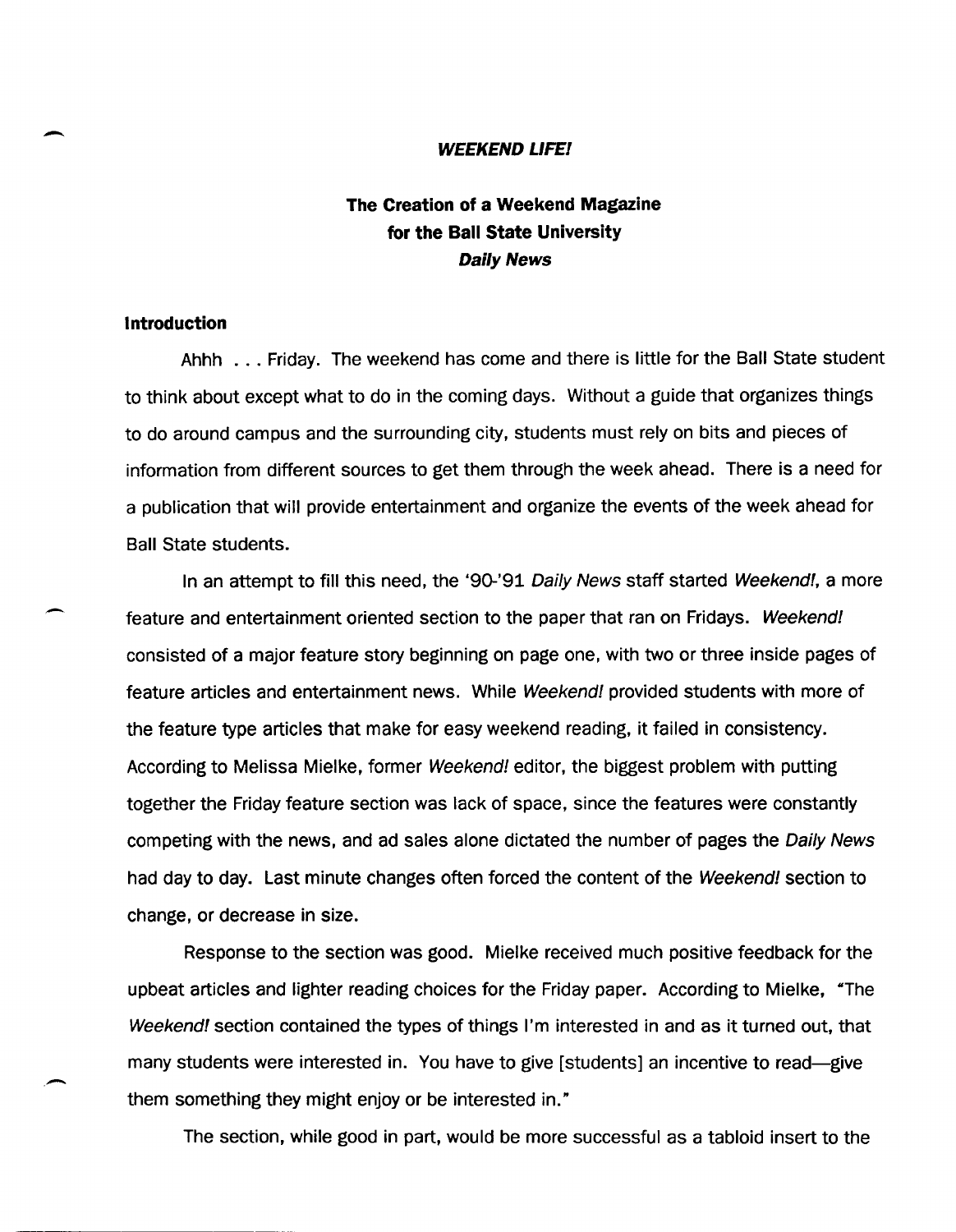Friday paper, since a tabloid would give more space to the feature articles students seem interested in reading. And the tabloid, as a separate publication, would guarantee the space to be used for features alone. The advertising potential for a weekend magazine that focuses on entertainment is great--national movie ads as well as advertisements promoting events could be solicited.

The proposed tabloid, Weekend Life!, would be an opportunity for magazine and news editorial journalism students to work on a timely publication without the pressures of a daily deadline. According to Mielke, while it was often hard to get good quality features on deadline for the newspaper, she found it easy to solicit articles on a weekly basis for Weekend! from journalism faculty members who taught feature and magazine writing. What follows is an explanation of the proposed tabloid with regards to the content, design, advertising potential, and staff of Weekend Life!

#### **Content**

-

-

Weekend Life! will focus on topics of interest to the Ball State student—something the students will enjoy, even look forward to reading. What to do around Muncie, what bands are playing at the local bars, and features on major campus events are examples of the types of "news" Weekend Life! will bring to students. There will be several standing features, as well as a cover story each issue that will be a somewhat long feature, about 1,000-1,500 words. These features can be solicited from feature and magazine writing classes, where many journalism students are already writing, but not publishing, stories of this length.

Standing features include:

• Reflections—short, personal experience essays

• Snapshots—personality profiles

• Happenings—a calendar of campus and Muncie events for the week ahead, such as theater productions, comedy nights, lectures, musicals, films shown on campus, as well as Student Center Programming Board and other campus events. Major events around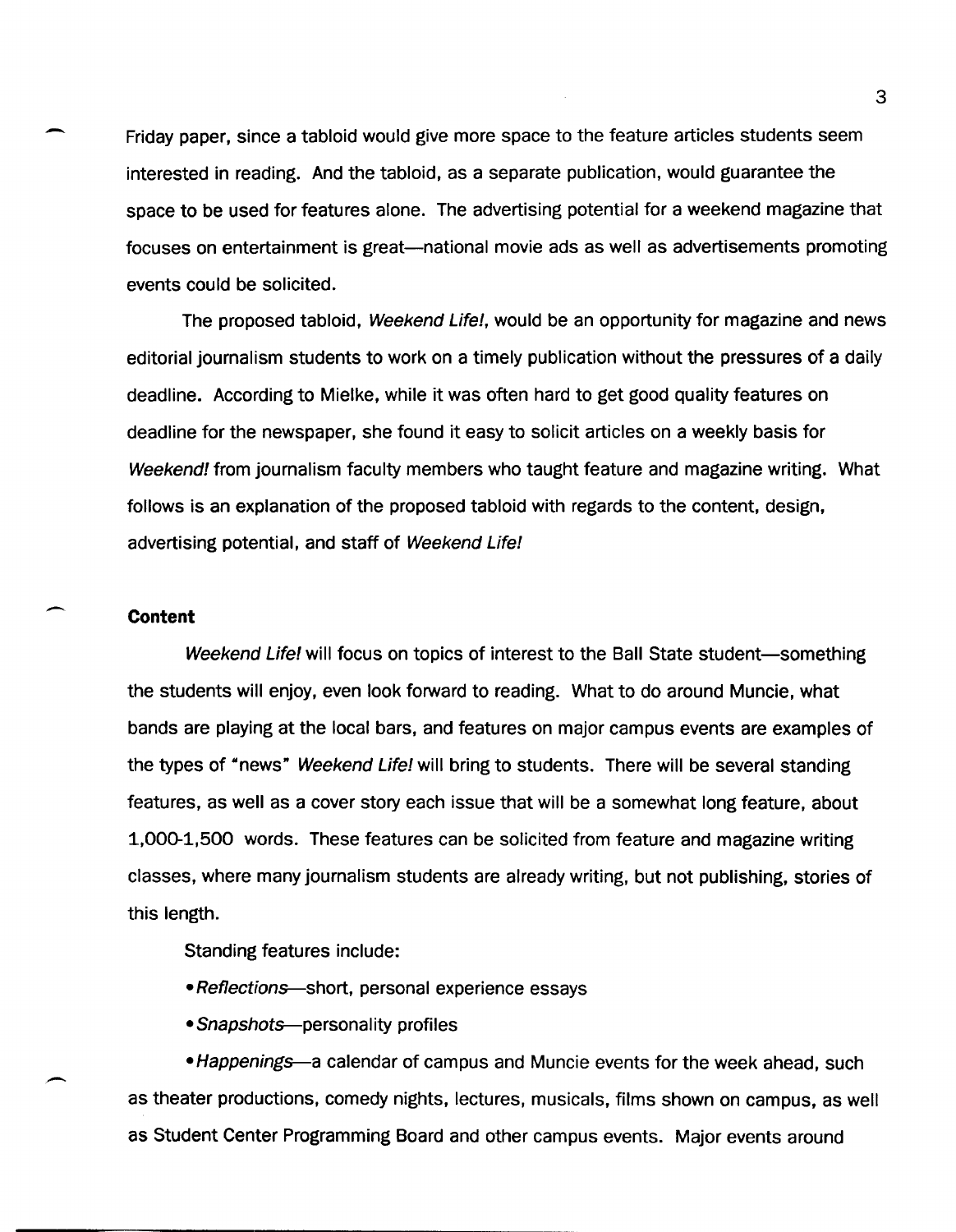Indiana that students might consider for a "road trip" will also be included.

• Sound Scene—A listing of what bands are playing at the local bars. This should include the band name and type of music played, as well as any cover charges. Occasionally, the magazine will do a spotlight feature on a band that plays locally that will include a profile of the band and photographs.

• Now Playing—movie reviews

• For the Record-album reviews

• Mommm!!!— A service column that gives students helpful tips like a mom would give ... it will rotate each week between four topics: health care, cooking, auto maintenance, and financial advice. A small part of this feature will be a quote or tidbit of advice from a student's mother, called, Listen to Me When I'm Talking to You!

• On Stage—a monthly listing of major concerts in the tri-state area

• Around Town—a once or twice a semester listing of area restaurants, museums, and other attractions

-

The week's top albums and singles will be listed. In addition, there will be other features normally found in the Diversions section of the Daily News, such as cartoons like The Far Side, Mike Royko's column, movie listings, and one or two human interest or humor columns written by students. These are things students tend to seek out and look for in a newspaper.

Ideally, every one of the standing features will be used each issue. But as space and availability of articles changes, the editor of the publication can select which features will run. Standing features should run in the same place every issue, to make it easy for the reader to find what they are looking for. Consistency of article type and placement are key factors in keeping readers interested in a publication over time. An example of this is the Top Ten list on the front page of the '90-'91 Daily News. Whether or not it had enough news value or credibility for the front page, there is no doubt that many people picked up the paper every day to read that list. This was evident from the response received, good and bad, by the staff.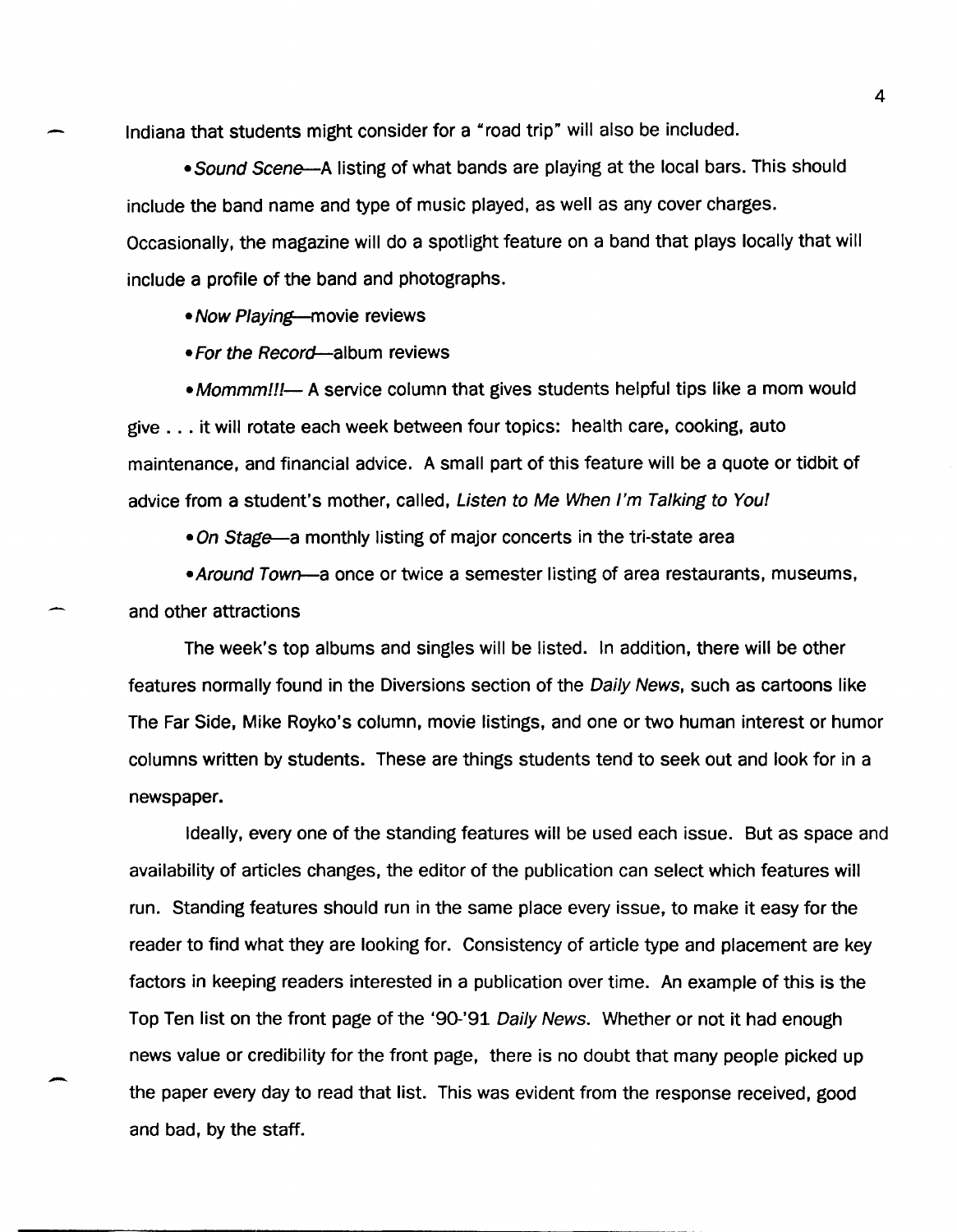#### **Design**

-

--

Included with this paper are sample designs for Weekend Life! The cover and two interior spreads, one with standing features, and one with a specialty feature, have been designed. The format of the publication will be  $10" x 11 1/2"$ , and will normally be  $18-24$ pages in length. To save on printing costs, Weekend Life! was designed to be printed in black and white, with the use of one spot color on the cover, preferably on the word life! as shown on the cover design included with this paper. As budget allows, color could also be used on interior spreads. The magazine would be printed on the same newsprint as the Daily News.

Weekend Life! will be designed using computer pagination software available in the Department of Journalism Publications Computer Lab. A magazine template can easily be set up with all of the standing feature headlines in place, so the Weekend Life! staff would only have to insert headline and body copy in the various locations week to week.

The main typeface used is Franklin Gothic. The body copy on all stories is 10 pt. Franklin Gothic Book, on 11 pt. leading. Franklin Gothic Demi and Oblique are used in headlines as well as the nameplate and all standing headlines on special columns. For special features, typefaces for headlines, pulled quotes, and other typographic elements may be chosen as are appropriate to the special article. All typefaces used can be



5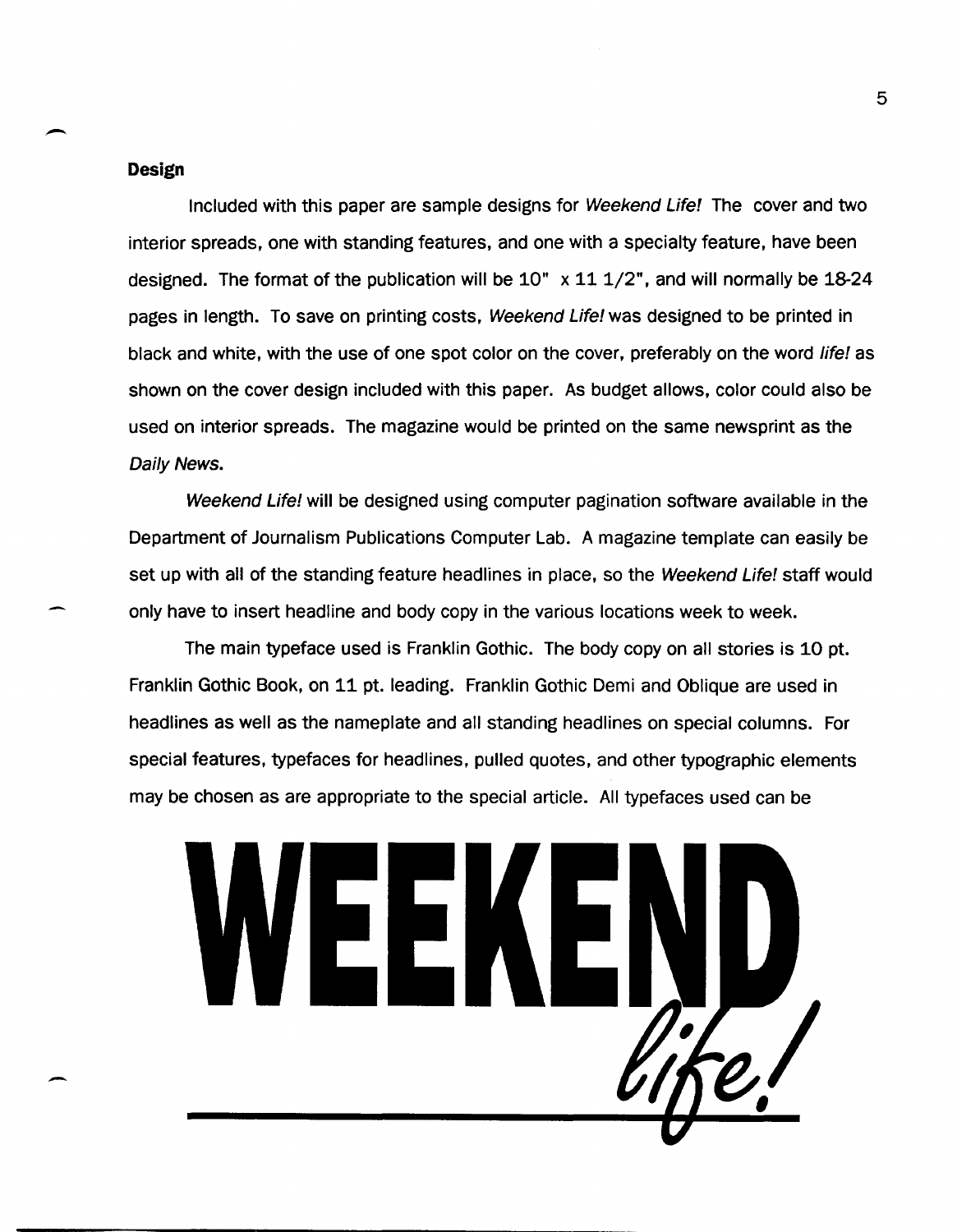accessed in the Publications Lab.

-

The nameplate uses Franklin Gothic Oblique for the word WEEKEND, for a bold look, and Freestyle Script for the word life! The combination of the two faces sets the tone for the publication in an upbeat style, suggesting easy, entertainment-oriented reading. On the cover of the publication (see example included), the space below the word WEEKEND and to the left of the word life! provides an area for teasers of stories inside the publication.

The nameplate as well as the following standing feature heads were created using the following software: Typlestyler, Aldus Freehand, MacDraw II, and Aldus Pagemaker. The standing headlines can be saved on the magazine template and would not have to be reconstructed week to week. What follows are designs for all of the standing heads. Two of the designs are utilized on the enclosed example of an interior spread.

The subhead "cooking" under the Mommm! headline will change each week depending on the topic of the column: health care, auto maintenance, or finances.





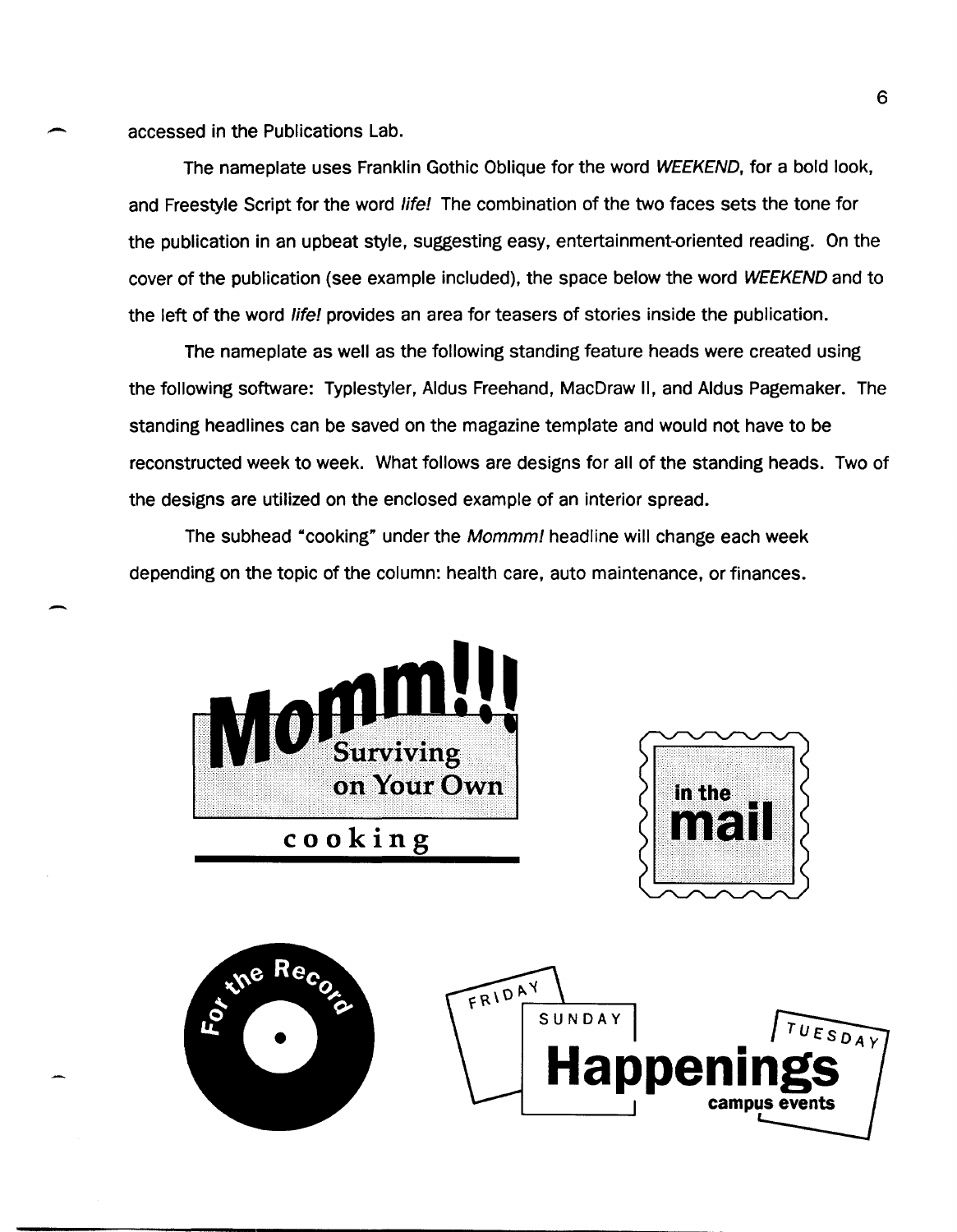

## **Advertising**

-

-

As was noted earlier, the advertising potential for Weekend Life! would be good. Since the magazine focuses on entertainment and has the ability to spotlight more events and run more feature/entertainment articles than the small Diversions section of the Daily News, there would be more opportunity to increase the ad clientele of the Daily News. According to Bob Meeds, advertising manager of the Daily News, the newspaper's former tabloid, Weekend, generated enough money in ad sales to continue to run the publication. Lack of student interest in working on the publication contributed to it's failure more than anything.

Possible avenues to be explored for advertising in Weekend Life! include: campus groups sponsoring events such as the Student Center Programming Board and sororities and fraternities, major movie production companies as well as local theaters, and local bars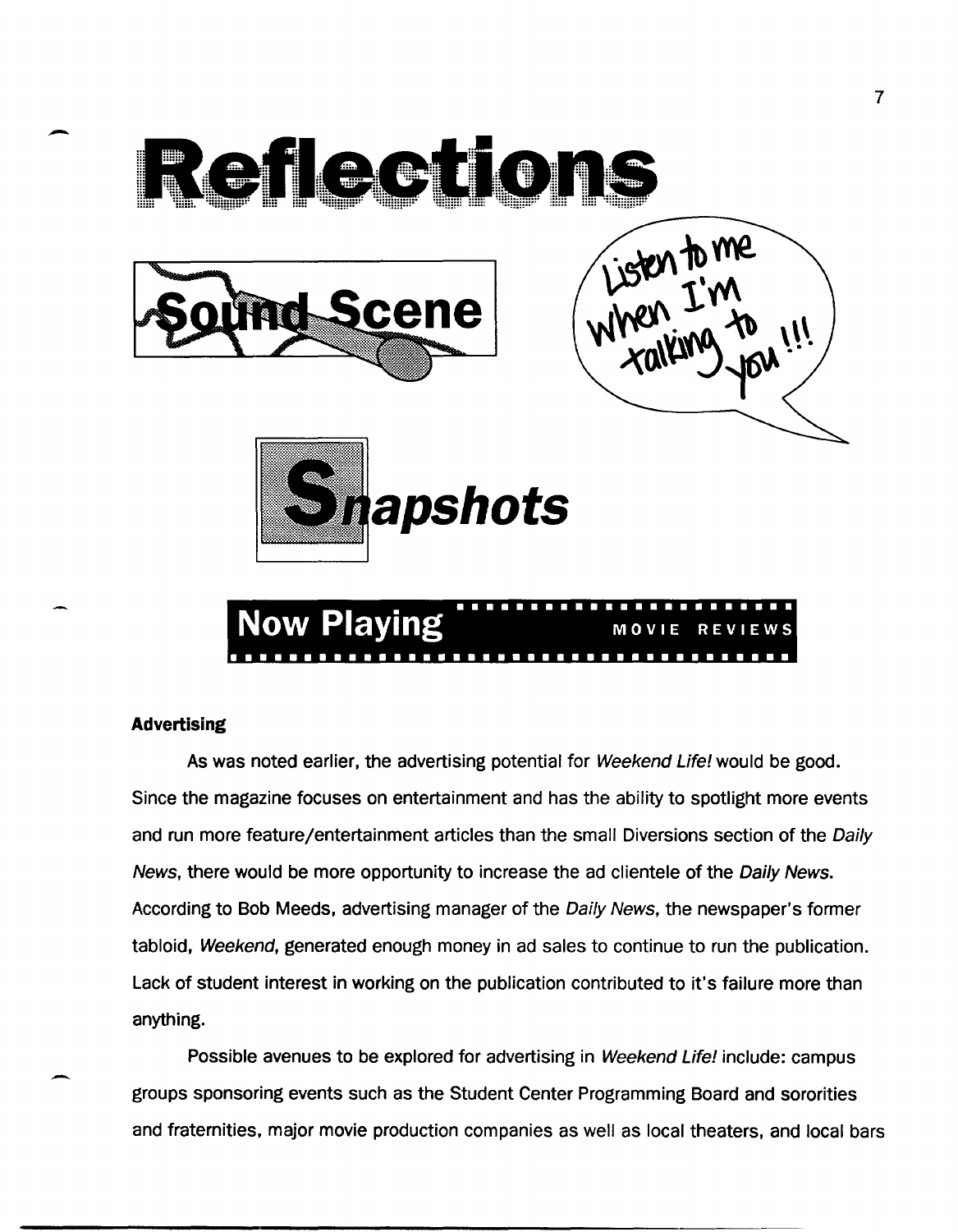and restaurants to announce specials and entertainment.

Weekend Life! would not detract advertisers from running ads in the Daily News, thus drawing money away from the daily paper. This was a concern expressed by former Daily News editor Mark Harper. He suggested that the ad potential for the magazine would be great enough to make advertisers pull their ads from the daily paper to run them in the weekend magazine. While this may be true of some ads, there are many advertisers, such as liquor stores who advertise on Thursdays, who will continue to run ads in the daily paper. In addition, Weekend Life! will be handled as an extension of the Daily News, not a separate competing publication. If anything, Weekend Life! will draw more attention to the Daily News for advertising potential.

#### **Staff**

 $\overline{\phantom{0}}$ 

-

One of the main reasons the former Weekend magazine failed was lack of student involvement. A solution to this problem for Weekend Life is to have only a handful of dedicated staff members responsible for the organization of the publication, and seek writers and photographers on an individual need basis. The organization and production of the magazine can be handled easily by a five member staff, since the types of articles and design of the magazine are consistent week to week. Because the newspaper magazine is a combination of two disciplines from the journalism department, staff members should be solicited from both the magazine and news/editorial sequences. The staff and their duties are as follows:

• Editor--overall supervisor and in charge of design and production/paste up

• On Campus Editor-responsible for coordinating the gathering of campus events for the weekly calendar. This person will be key in determining upcoming major feature stories since he or she is constantly in touch with the different organizations on campus.

• Service Editor-responsible for the weekly *Mommm!!!* column; solicits the writer/ articles for each week's rotating column, and finds a student's mother's advice for the Listen to Me quote.

8